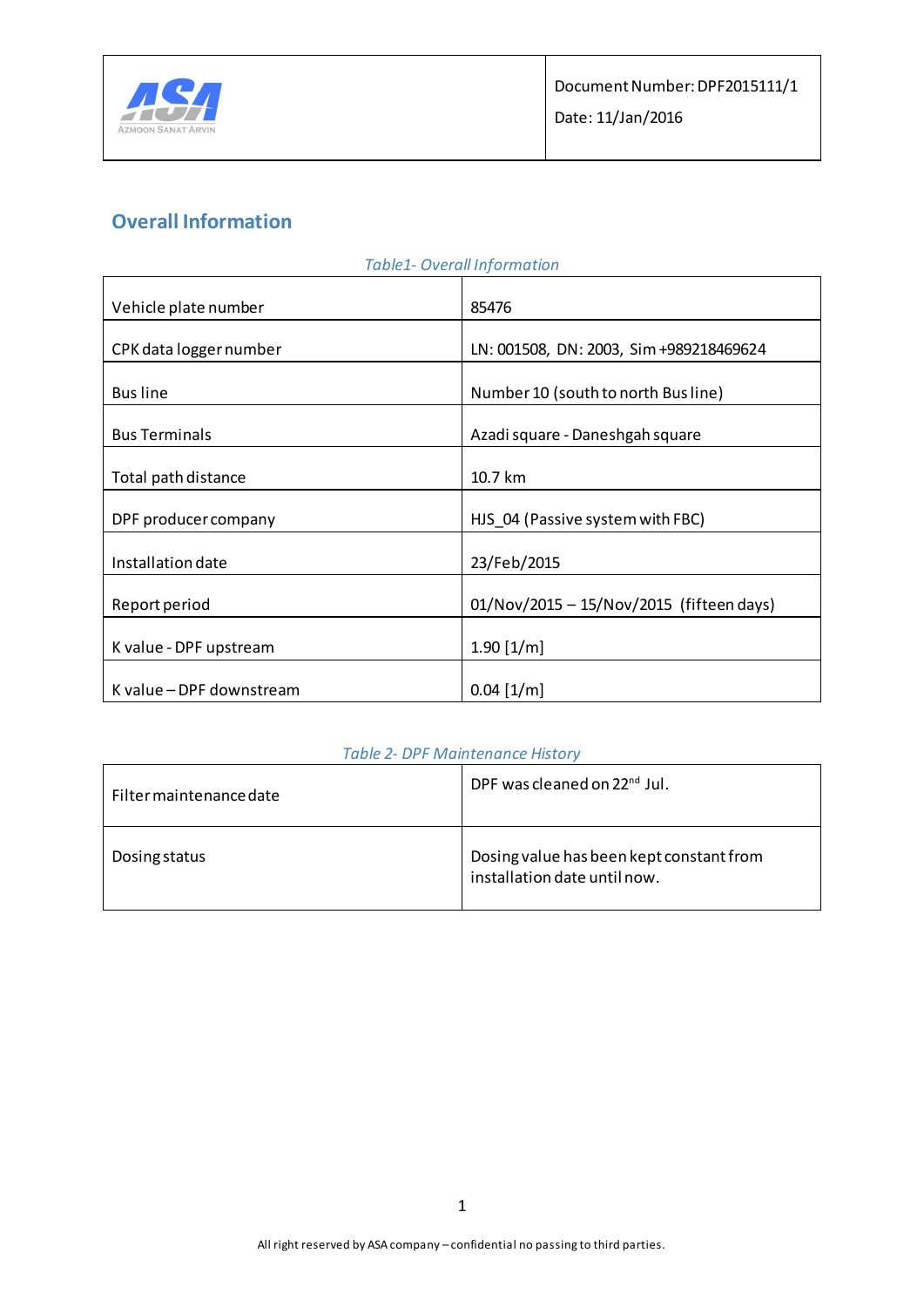

| Bus mileage (from DPF installation date)            | 40340 km                 |
|-----------------------------------------------------|--------------------------|
| Bus mileage over the period                         | 2127 km                  |
|                                                     |                          |
| Working days over the period                        | 15 days                  |
| Stop days                                           | 0 days                   |
| Data logger working days                            | 8 days                   |
| Working hours over the period                       | $\overline{\phantom{a}}$ |
|                                                     |                          |
| Average working hours per day (including stop days) | $\overline{a}$           |
| Bus average speed                                   | -km/hr                   |
| idle speed time to all working time ration          | 57.91 %                  |
| Total Bus fuel consumption over the period          | 1350 lit                 |
| Fuel consumption per hour                           | -lit/hr                  |
| Average fuel consumption                            | 0.63 lit/km              |
| Total Bus additive consumption over the period      | 0.55 lit                 |
| Average additive consumption                        | 259 cc/km                |
| Additive consumption to fuel ration                 | 407 cc/1000lit           |

### *Table 3- Fuel and Additive Consumption Information*

Notice: Due to data logger problem, 7 working days' data was missed (got problem on Nov 2<sup>nd</sup> and was fixed on Nov 8<sup>th</sup>). So some parameters like working hours and its related parameters were left blank.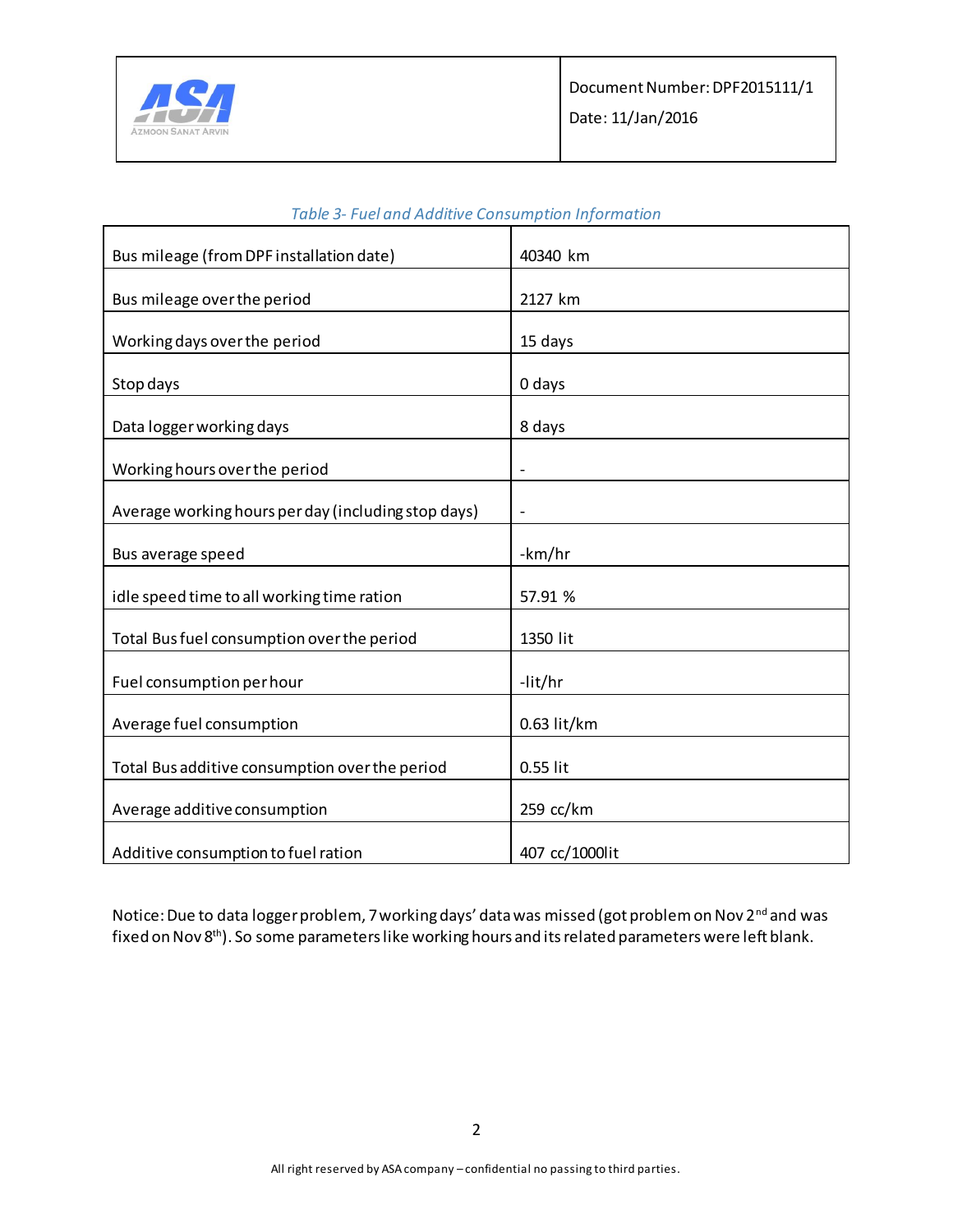



### **Temperature, Pressure and Engine Speed Overview**

*Figure 1- Pressure distribution over the working hours*

Notice: Pressure sensor got problem on Nov 11th and was not fixed until the end of this period. Considering this problem besides data logger problem, pressure pie diagram was left blank due to data leakage.

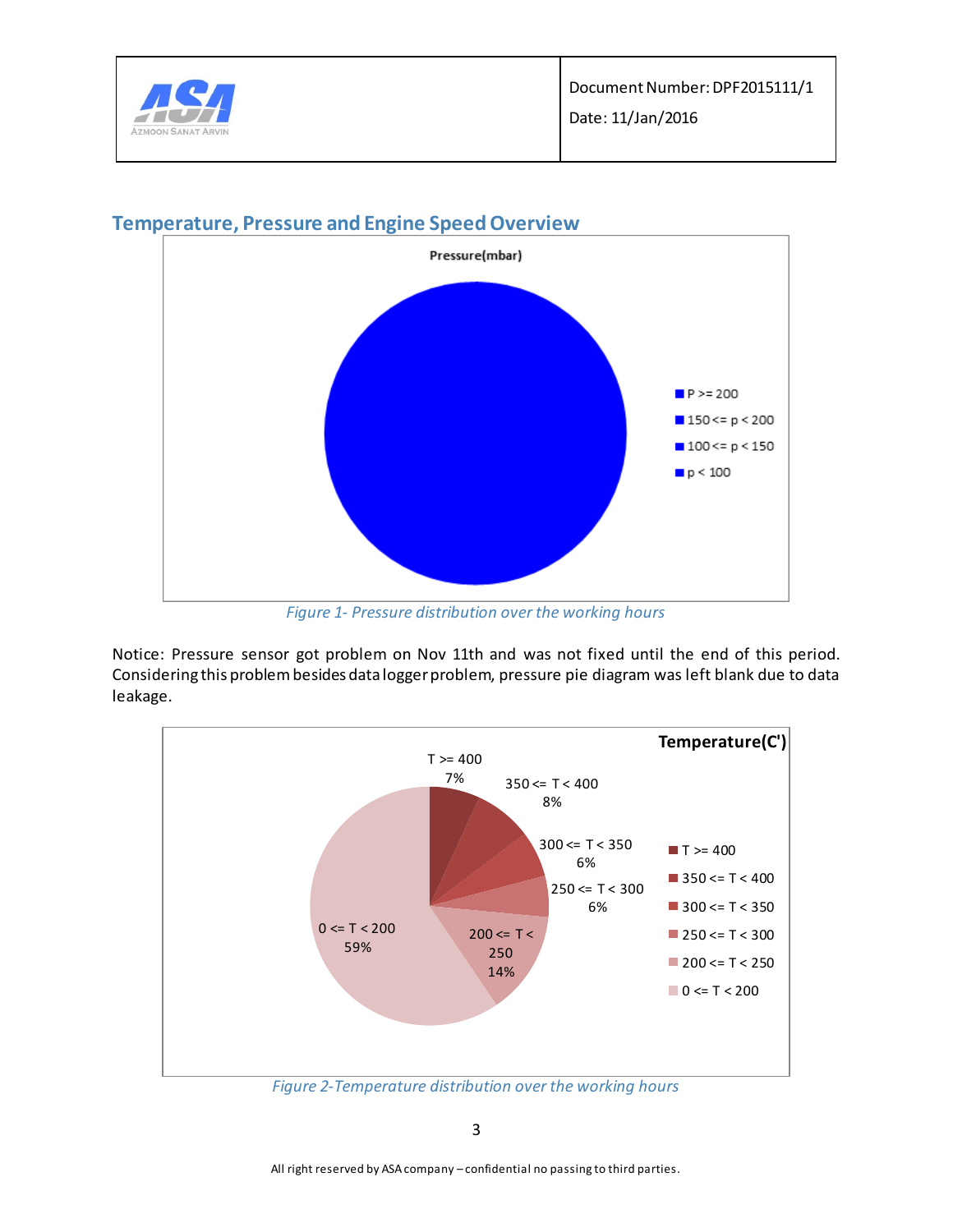



#### *Table 4- Mean values*

| Mean temperature (C) | Mean pressure(mbar)      | Mean engine speed(rpm) |
|----------------------|--------------------------|------------------------|
| 215.38               | $\overline{\phantom{0}}$ | 798                    |

#### *Table 5- Mean values without idling*

| Mean temperature (C) | Mean pressure(mbar) | Mean engine speed(rpm) |
|----------------------|---------------------|------------------------|
| 263.94               | -                   | 1111                   |

#### *Table 6- Max-min values*

| Max-min temperature(C) | Max-min pressure(mbar)   Max-min engine speed(rpm) |
|------------------------|----------------------------------------------------|
| 510-54                 | 2384-336                                           |

Notice: pressure values were left blank due to data leakage.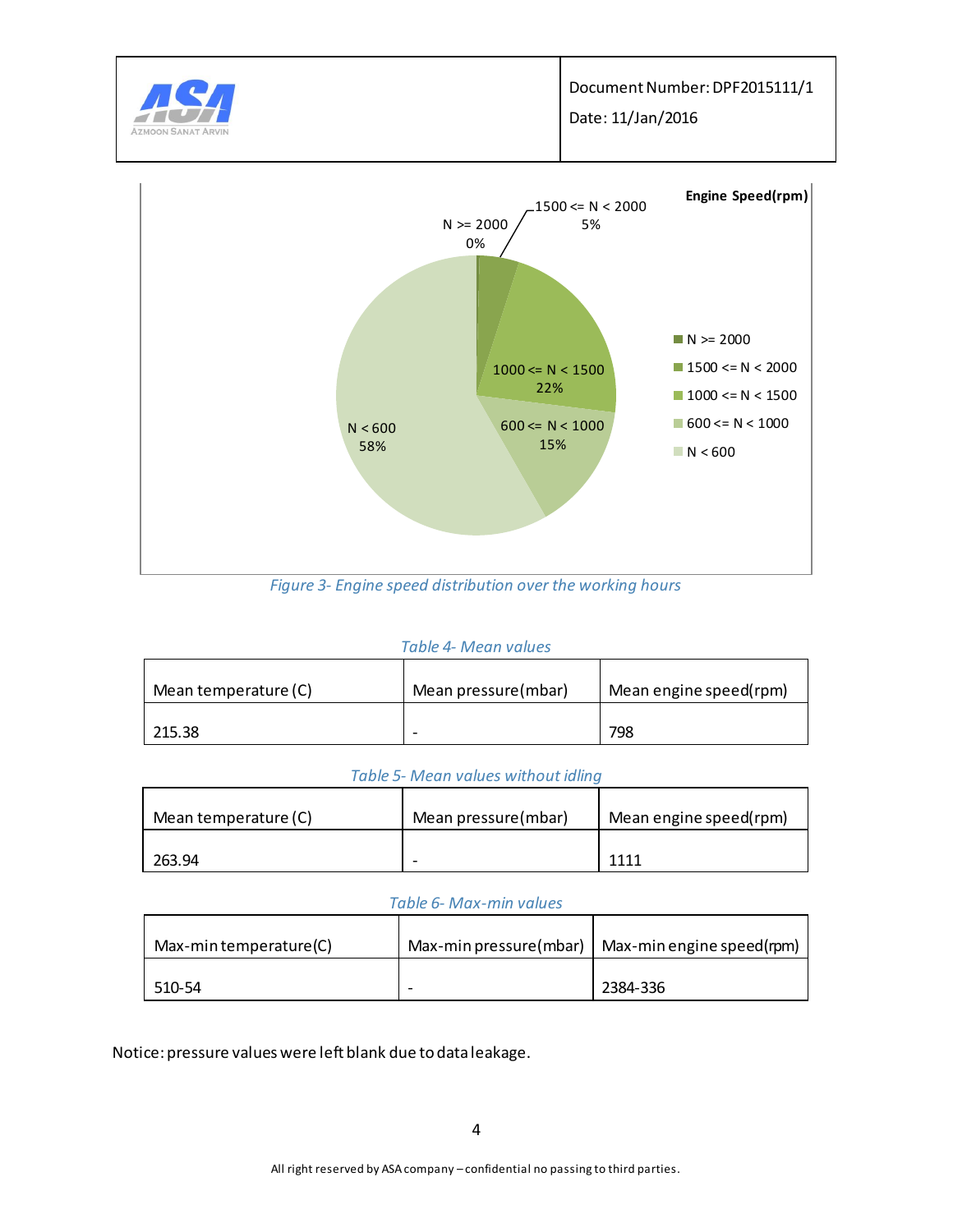

### **Detailed Pressure Analysis**



*Figure 4- Pressure distribution over the period*





Notice: backpressure distribution was shown into two diagrams. As obvious in figure 5, stopworking periods were eliminated and pressure was displayed along working hours.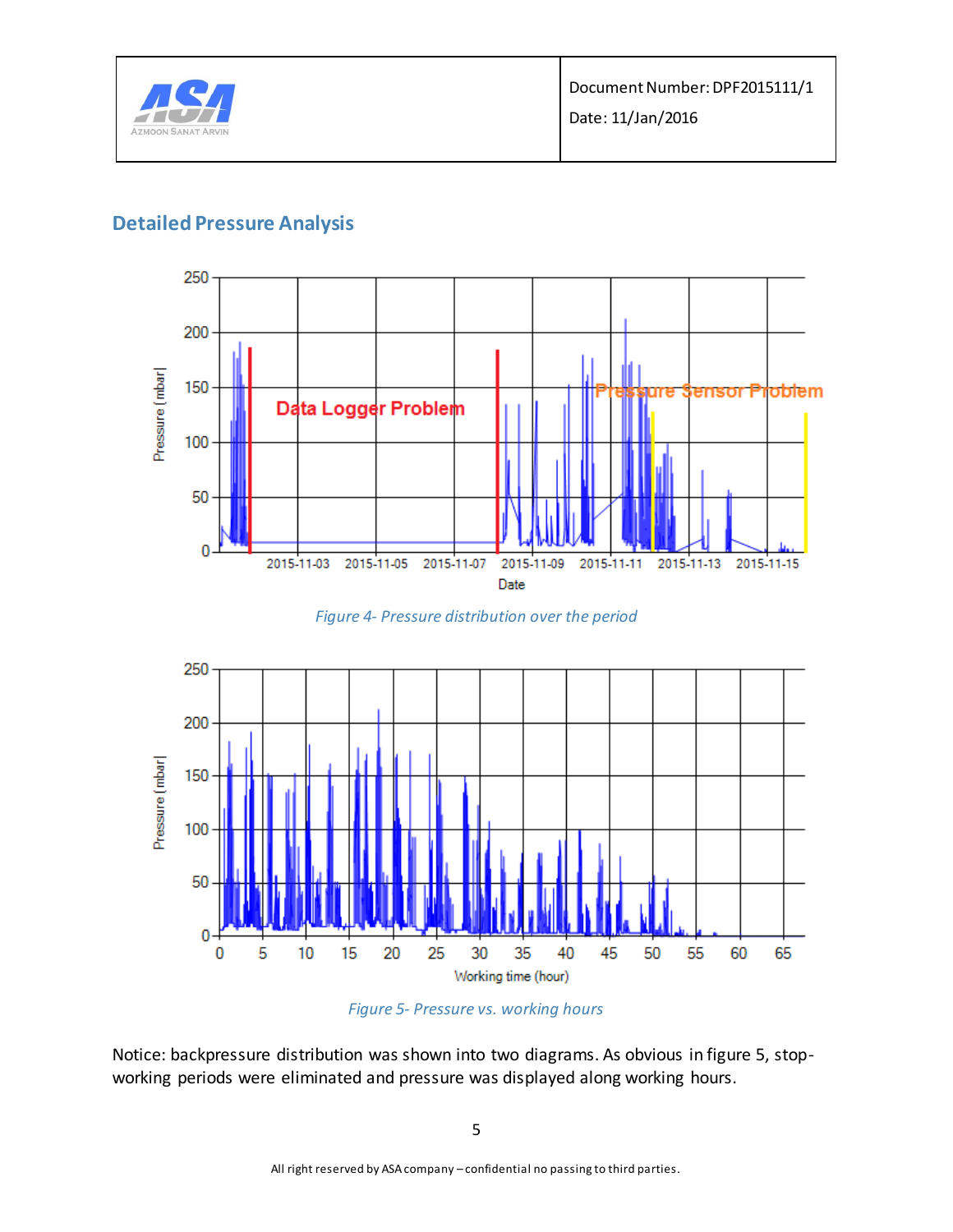

## **Detailed Temperature Analysis**



*Figure 6- Temperature distribution over the period*





Notice: Temp 2 sensor was installed on Nov 8<sup>th</sup>.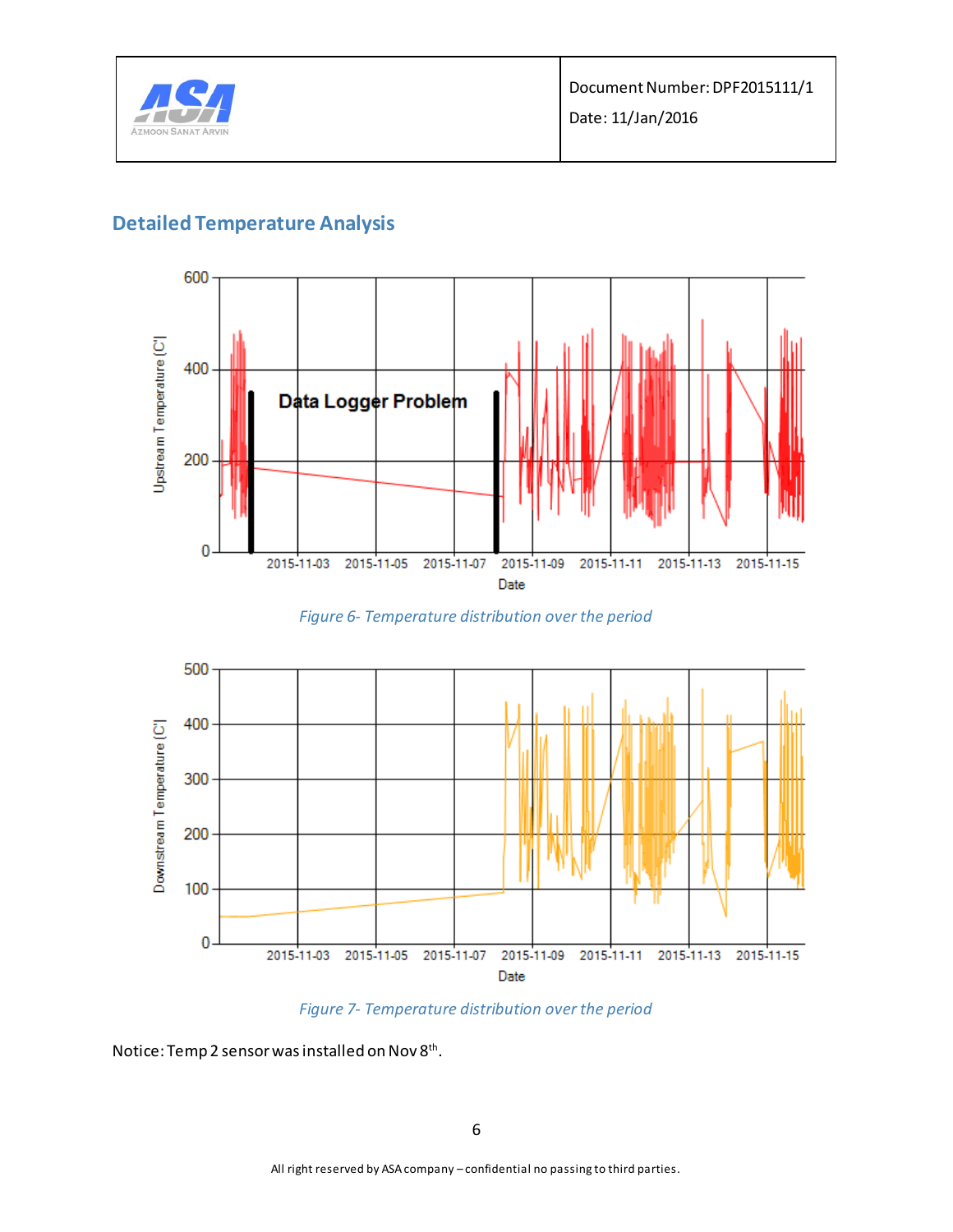







*Figure 9- Temperature vs. working hours*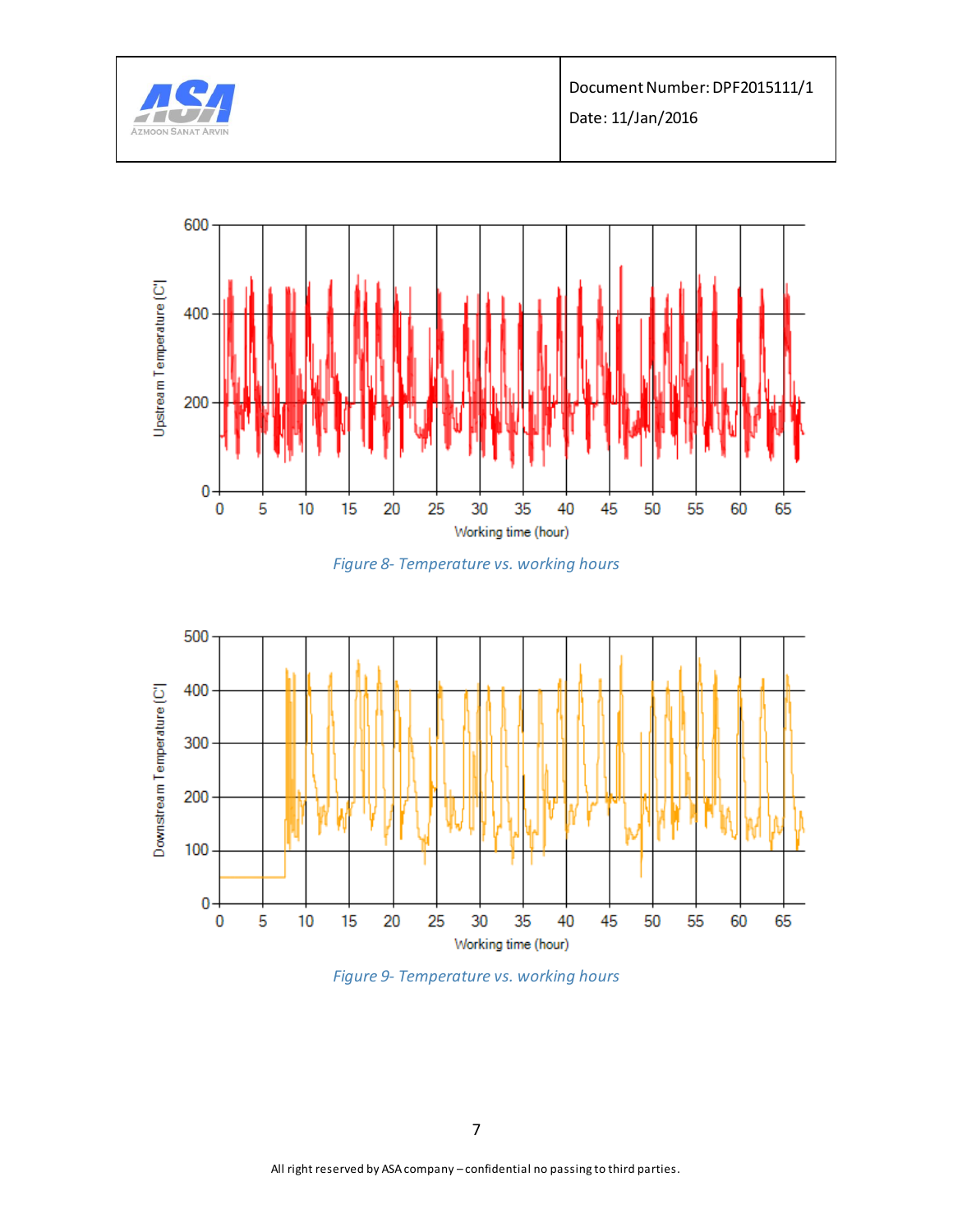

## **Engine Speed Diagrams**



*Figure 10- Engine speed distribution over the period*



*Figure 11- Engine speed diagram for calculating CPK's working days*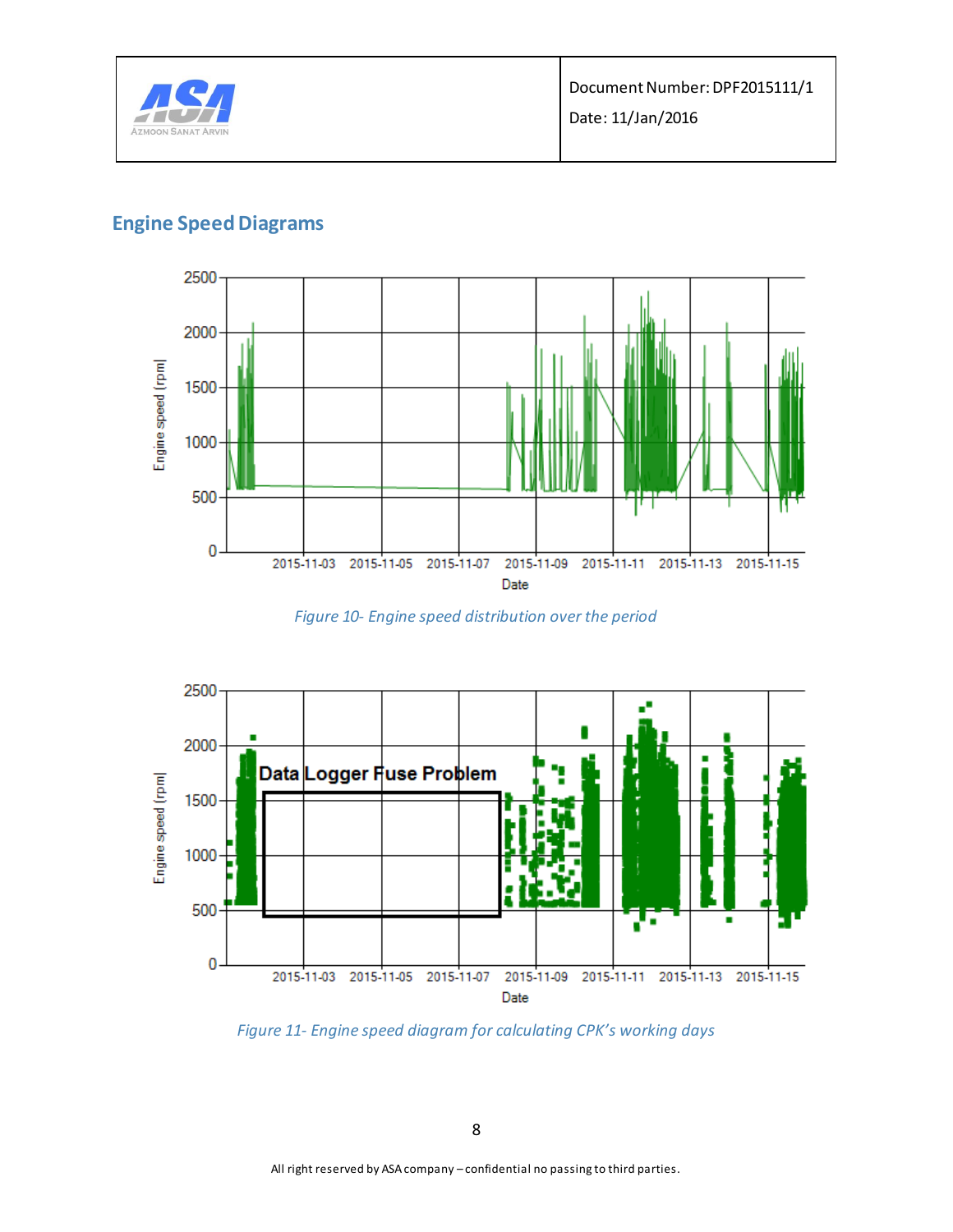



*Figure 12- Time diagram for calculating CPK's working days*

Notice: Data logger sampling time can be calculated from Figure 12. The lines parallel with Date axis show days without data logger data.





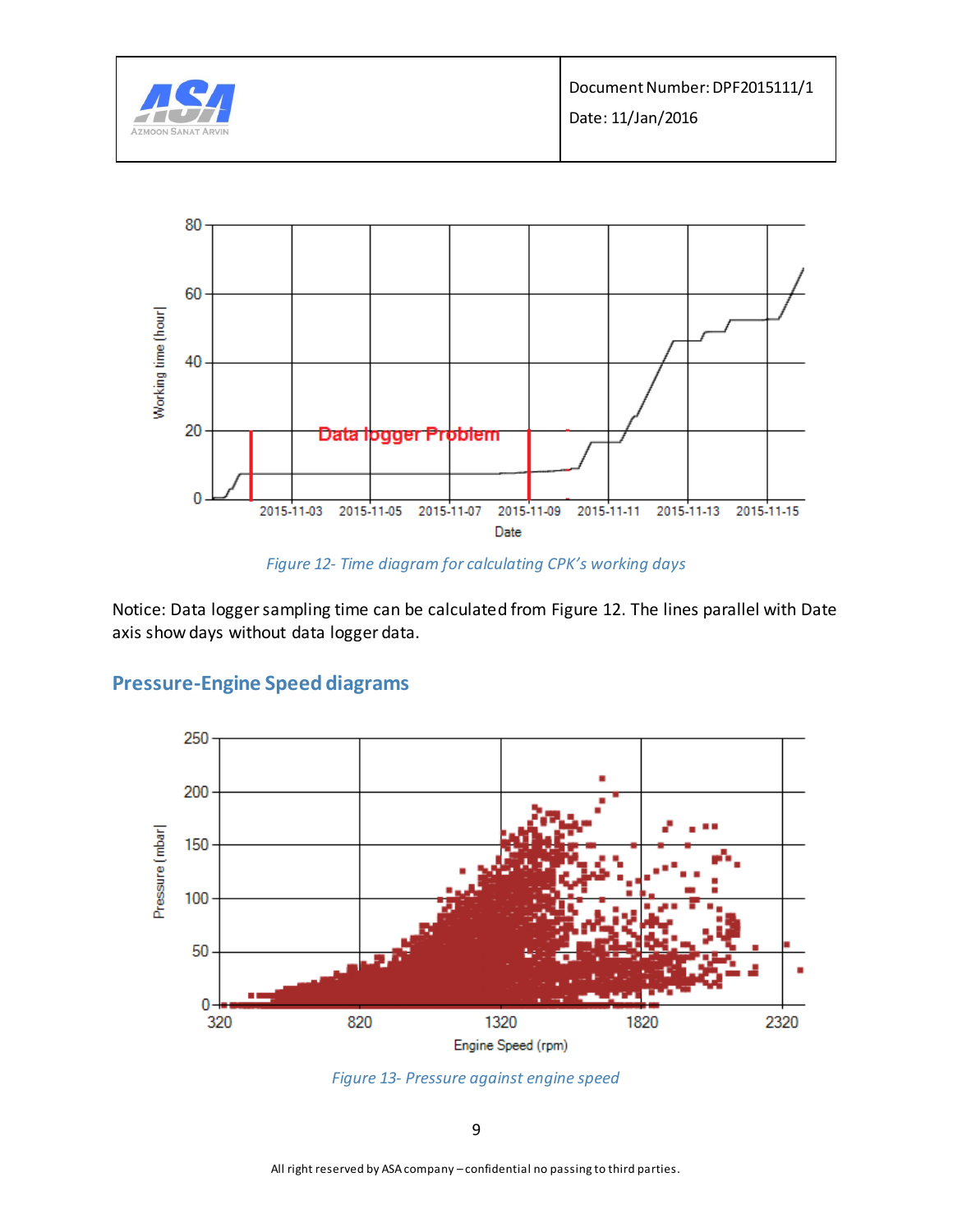

Document Number: DPF2015111/1

Date: 11/Jan/2016



*Figure 14- P, N distribution vs. working hours*

## **Temperature-Engine Speed diagrams**



*Figure 15- Temperature against engine speed*